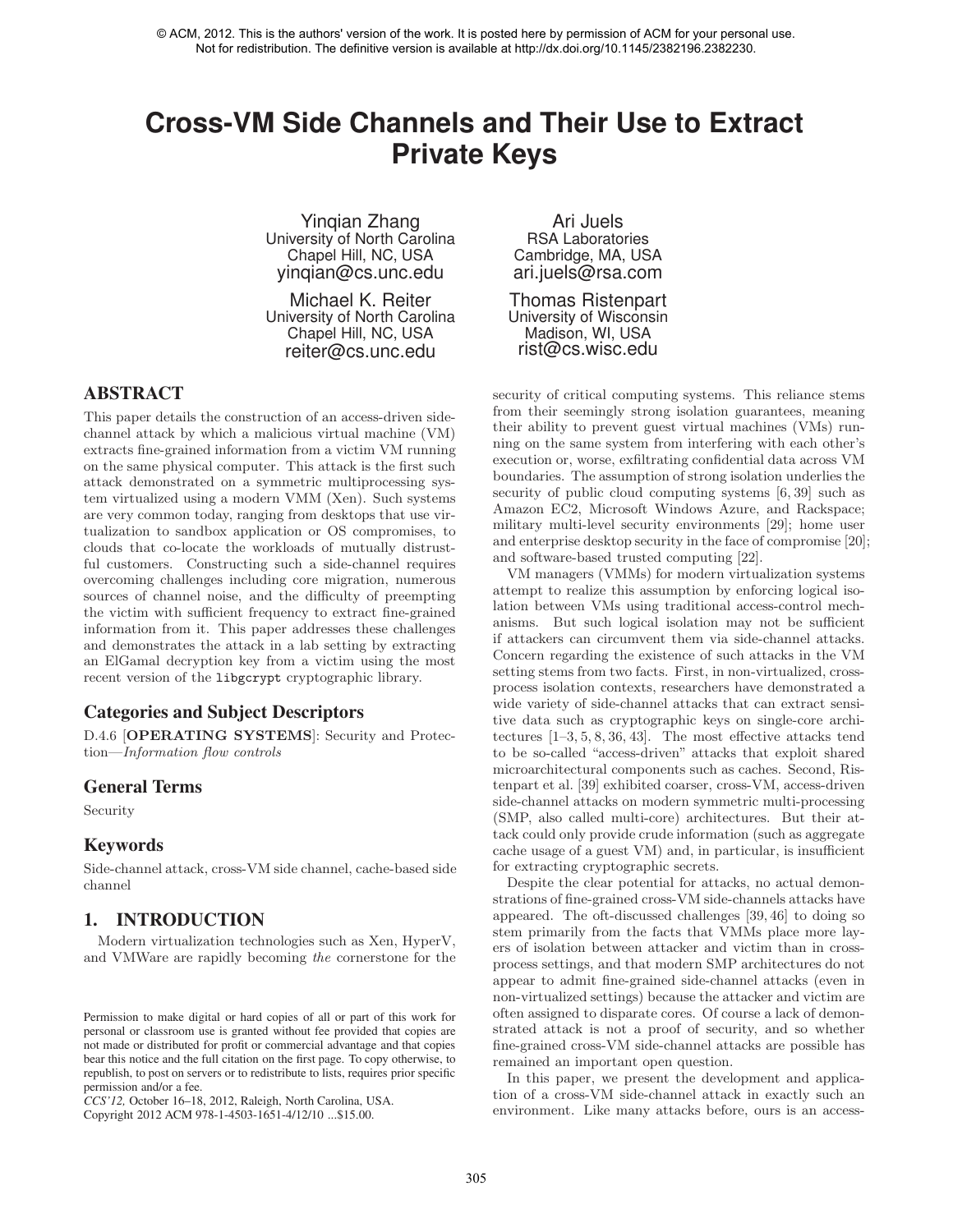driven attack in which the attacker VM alternates execution with the victim VM and leverages processor caches to observe behavior of the victim. However, we believe many of the techniques we employ to accomplish this effectively and with high fidelity in a virtualized SMP environment are novel. In particular, we provide an account of how to overcome three classes of significant challenges in this environment: (i) inducing regular and frequent attacker-VM execution despite the coarse scheduling quanta used by VMM schedulers; (ii) overcoming sources of noise in the information available via the cache timing channel, both due to hardware features (e.g., CPU power saving) and due to software ones (e.g., VMM execution); and (iii) dealing with core migrations, which give rise to cache "readings" with no information of interest to the attacker (i.e., the victim was migrated to a core not shared by the attacker). Finally, we customize our attack to the task of extracting a private decryption key from the victim and specifically show how to "stitch together" these intermittent, partial observations of the victim VM activity to assemble an entire private key.

As we demonstrate in a lab testbed, our attack establishes a side-channel of sufficient fidelity that an attacker VM can extract a private ElGamal decryption key from a co-resident victim VM running Gnu Privacy Guard (GnuPG) [24], a popular software package that implements the OpenPGP e-mail encryption standard [14]. The underlying vulnerable code actually lies in the most recent version of the libgcrypt library, which is used by other applications and deployed widely. Specifically, we show that the attacker VM's monitoring of a victim's repeated exponentiations over the course of a few hours provides it enough information to reconstruct the victim's 457-bit private exponent accompanying a 4096 bit modulus with very high accuracy—so high that the attacker was then left to search fewer than 10, 000 possible exponents to find the right one.

We stress, moreover, that much about our attack generalizes beyond ElGamal decryption (or, more generally, discovering private exponents used in modular exponentiations) in libgcrypt. In particular, our techniques for preempting the victim frequently for observation and sidestepping several sources of cache noise are independent of the use to which the side-channel is put. Even those components that we necessarily tune toward ElGamal private-key extraction, and the pipeline of components overall, should provide a roadmap for constructing side-channels for other ends. We thus believe that our work serves as a cautionary note for those who rely on virtualization for guarding highly sensitive secrets of many types, as well as motivation for the research community to endeavor to improve the isolation properties that modern VMMs provide to a range of applications.

## **2. BACKGROUND**

Side-channel attacks and their use to extract cryptographic keys from a victim device or process have been studied in a variety of settings. These attacks are generally categorized into one of three classes. A *time-driven* side-channel attack is possible when the *total* execution times of cryptographic operations with a fixed key are influenced by the value of the key, e.g., due to the structure of the cryptographic implementation or due to system-level effects such as cache evictions. This influence can be exploited by an attacker who can measure many such timings to statistically infer information about the key  $(e.g., [4, 11, 13, 26])$ . In the

context of our work, the most relevant research of this type is due to Weiß et al. [46]. This work mounted a time-driven attack against an embedded uniprocessor device virtualized by the L4 microkernel. Their techniques do not translate to the style of attack we pursue (see below) or the virtualized SMP environment in which we attempt it.

A second class of side-channel attacks is *trace-driven*. These attacks continuously monitor some aspect of a device throughout a cryptographic operation, such as the device's power draw (e.g., [25]) or electromagnetic emanations (e.g., [21, 38]). The ability to *continuously* monitor the device makes these attacks quite powerful but typically requires physical proximity to the device, which we do not assume here.

The third class of side-channel attack, of which ours is an example, is an *access-driven* attack, in which the attacker runs a program on the system that is performing the cryptographic operation of interest. The attacker program monitors usage of a shared architectural component to learn information about the key, e.g., the data cache [36, 43], instruction cache [1,2], floating-point multiplier [5], or branchprediction cache [3]. The strongest attacks in this class, first demonstrated only recently [2, 8], are referred to as *asynchronous*, meaning that they do not require the attacker to achieve precisely timed observations of the victim by actively triggering victim operations. These attacks leverage CPUs with simultaneous multi-threading (SMT) or the ability to game operating system process schedulers; none were shown to work in symmetric multi-processing (SMP) settings. The contribution of this paper is to extend the class of asynchronous, access-driven attacks to VMs running on virtualized SMP systems.

The closest work in this area is due to Ristenpart et al. [39], who gave an access-driven data-cache side channel sufficient for learning coarse-grained information, such as the current load, of a co-resident victim VM. They did not offer any evidence, however, that fine-grained information such as keys could be extracted through cross-VM side-channels. Subsequent work [48, 49] showed how to build various covert channels in cross-VM SMP settings, but these require cooperating VMs and so cannot be used as a side-channel attacks. Also of interest is work of Owens and Wang [34], who gave an access-driven attack for fingerprinting the OS of a victim VM by leveraging memory deduplication in the VMWare ESXi hypervisor. They did not show how to extract finegrained information such as cryptographic keys.

To our knowledge, no prior works have demonstrated cross-VM side-channels with sufficient fidelity to extract cryptographic keys, however; this is what we show here. Moreover, as discussed next, the features of virtualized SMP systems are such that new techniques are required to succeed.

# **3. OVERVIEW AND CHALLENGES**

Attack setting. The setting under consideration is the use of confidential data, such as cryptographic keys, in a VM. Our investigations presume an attacker that has in some manner achieved control of a VM co-resident on the same physical computer as the victim VM, such as by compromising an existing VM that is co-resident with the victim.

We focus on the Xen virtualization platform [9] running on contemporary hardware architectures. Our attack setting is inspired not only by public clouds such as Amazon EC2 and Rackspace, but also by other Xen use cases. For ex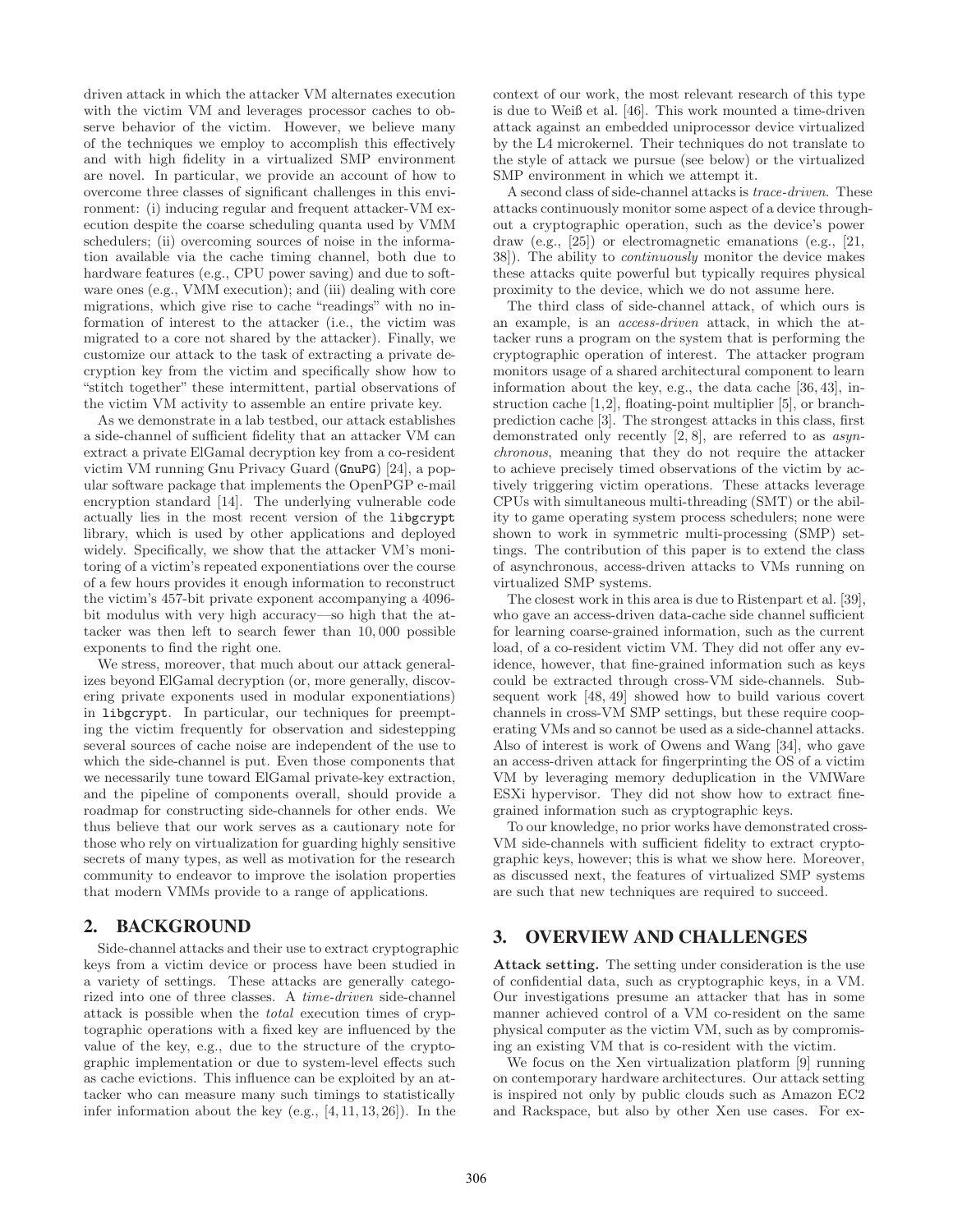ample, many virtual desktop infrastructure (VDI) solutions (e.g., Citrix XenDesktop) are configured similarly, where virtual desktops and applications are hosted in centralized datacenters on top of a XenServer hypervisor and delivered remotely to end user devices via network connections. Another representative use case separates operating systems into several components with different privilege levels and that are isolated by virtualization [20, 37]. An example of such systems is Qubes [41], which is an open source operating system run as multiple virtual machines on a Xen hypervisor.

In terms of computer architecture, we target modern multicore processors without SMT capabilities or with SMT disabled. This choice is primarily motivated by contemporary processors used in public clouds such as Amazon AWS and Microsoft Azure, whose SMT features are intentionally disabled, if equipped, since SMT can facilitate cache-based side channel attacks [28].

We assume the attacker and victim are separate Xen DomU guest VMs, each assigned some number of disjoint virtual CPUs (VCPUs). A distinguished guest VM, Dom0, handles administrative tasks and some privileged device drivers and is also assigned some number of VCPUs. The Xen credit scheduler [16] assigns VCPUs to the physical cores (termed PCPUs in Xen's context), with periodic migrations of VC-PUs amongst the cores.

Our threat model assumes that Xen maintains logical isolation between mutually untrusting co-resident VMs, and that the attacker is unable to exploit software vulnerabilities that allow it to take control of the entire physical node. We assume the attacker knows the software running on the victim VM and has access to a copy of it.

The attack we consider will therefore uses cross-VM sidechannels to reveal a code path taken by the victim application. We will use as a running example—and practically relevant target—a cryptographic algorithm whose code-path is secret-key dependent (look ahead to Fig. 2). However, most steps of our side-channel attack are agnostic to the purpose for which the side-channel will be used.

Constructing such a side channel encounters significant challenges in this cross-VM SMP setting. We here discuss three key challenge areas and overview the techniques we develop to overcome them.

Challenge 1: Observation granularity. The way Xen scheduling works in our SMP setting makes spying on a victim VM challenging, particularly when one wants to use per-core microarchitectural features as a side channel. For example, the L1 caches contain the most potential for damaging side-channels [36], but these are not shared across different cores. An attacker must therefore try to arrange to frequently alternate execution on the same core with the victim so that it can measure side-effects of the victim's execution. This strategy has been shown to be successful in single-core, non-virtualized settings [8, 32, 43] by attackers that game OS process scheduling. But no gaming of VMM scheduling suitable for fine-grained side-channels has been reported, and the default scheduling regime in Xen would seem to bar frequent observations: the credit scheduler normally reschedules VMs every 30ms, while even a full 4096 bit modular exponentiation completes in about 200ms on a modern CPU core (on our local testbed, see Sec. 6). This leaves an attacker with the possibility of less than 10 sidechannel observations of it.

In Sec. 4, we overcome this challenge to use the L1 instruction cache as a vector for side-channels. We demonstrate how to use interprocess interrupts (IPIs) to abuse the Xen credit scheduler in order to arrange for frequent interruptions of the victim's execution by a spy process running from within the attacker's VM. This takes advantage of an attacker having access to multiple VCPUs and allows the spy to time individual L1 cache sets. The scheduling nuances abused are a vulnerability in their own right, enabling degradation-of-service attacks and possibly cycle-stealing attacks [44, 50].

Challenge 2: Observation noise. Even with our IPIbased spying mechanism, there exists significant noise in the measured timings of the L1 instruction cache. Beyond the noise involved in any cache-based measurements, the VMM exacerbates noise since it also uses the L1 cache when performing scheduling. Manual analysis failed to provide simple threshold-based rules to classify cache timings as being indicative of particular victim operations.

In Sec. 5.1, we use a support vector machine (SVM) to relate L1 cache observations to particular operations of the victim. A critical challenge here is gathering accurate training data, which we accomplish via careful hand instrumentation of the target victim executable. Still, the SVM is error-prone, in the sense that it classifies a small fraction of code paths incorrectly. Fortunately, for many types of victim operations, the fine granularity achieved by the attack VM's IPI-based spying can yield multiple observations per individual operation. We use the redundancy in these observations together with knowledge of the set of possible victim code paths to correct SVM output errors by means of a hidden Markov model (HMM). This is detailed in Sec. 5.2. The SVM plus HMM combination, when correctly trained, can translate a sequence of observations into a sequence of inferred operations with few errors.

Challenge 3: Core migration. Our SMP setting has attacker and victim VCPUs float amongst the various PCPUs. The administrative Dom0 VM and any other VMs may also float amongst them. This gives rise to two hurdles. First, we must determine whether an observation is associated with the victim or some other, unrelated VCPU. Second, we will only be able to spy on the victim when assigned to the same PCPU, which may coincide with only some fraction of the victim's execution.

In Sec. 5.2, we describe how the HMM mentioned above can be modified to filter out sequences corresponding to unrelated observations. In Sec. 5.3, we provide a dynamic programming algorithm, like those in bioinformatics, to "stitch" together multiple inferred code-path fragments output by the SVM+HMM and thereby construct fuller hypothesized code-paths. By observing multiple executions of the victim, we can gather sufficiently many candidate sequences to, through majority voting, output a full code path with negligible errors.

Putting it all together. Our full attack pipeline is depicted in Fig. 1. The details of our measurement stage that addresses the first challenge described above are presented in Sec. 4. The analysis of these measurements to address the second and third challenges is then broken down into three phases: cache-pattern classification (Sec. 5.1), noise reduction (Sec. 5.2), and code-path reassembly (Sec. 5.3).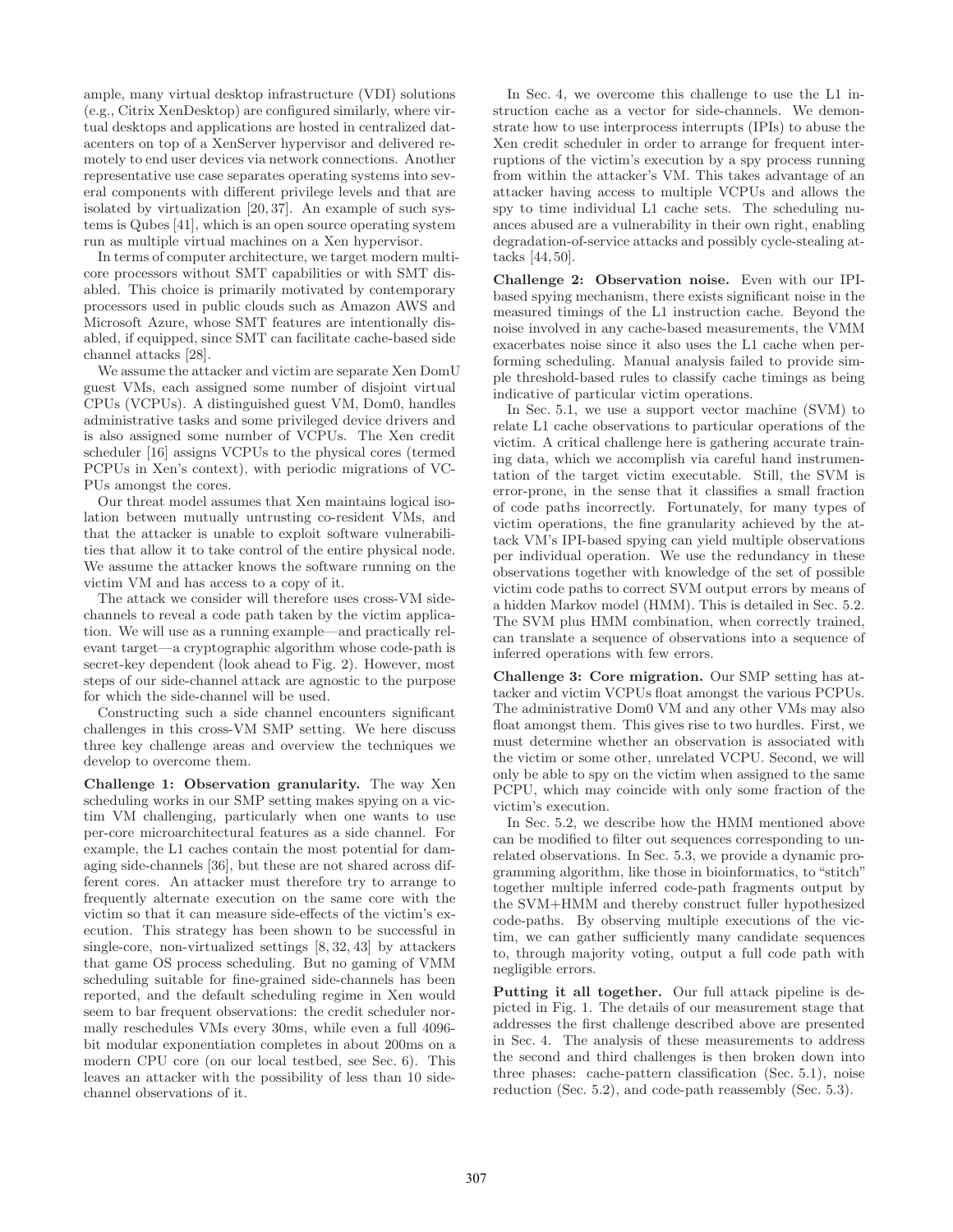

Figure 1: Diagram of the main steps in our side-channel attack.

# **4. CROSS-VM SIDE CHANNELS**

In this section, we demonstrate how an access-driven cross-VM side channel can be constructed on the L1 instruction cache in a modern x86 architecture running Xen.

## **4.1 Instruction Cache Spying**

Caches are usually *set-associative*. A w-way set-associative cache is partitioned into  $m$  sets, each with  $w$  lines of size  $b$ . So, if the size of the cache is denoted by c, we have  $m =$  $c/(w \times b)$ . For example, in the L1 instruction cache of an Intel Yorkfield processor as used in our lab testbed,  $c = 32KB$ ,  $w = 8, b = 64B$ . Hence,  $m = c/(w \times b) = 64$ . Moreover, the number of cache-line-sized memory blocks in a 4KB memory page is  $4KB/b = 64$ . Therefore, memory blocks with the same offset in a memory page will be mapped to the same cache set.

Probing the instruction cache. A basic technique for I-cache side-channels is timing how long it takes to read data from memory associated with individual cache sets, as described previously by Aciicmez  $[1]$ . To do so, we first allocate sufficiently many contiguous memory pages so that their combined size is equal to the size of the I-cache. We then divide each memory page into 64 cache-line-sized blocks. The  $i^{th}$  data block in each page will map to the same cache set. To fill the cache set associated to offset  $i$ , then, it suffices to execute an instruction within the  $i^{th}$  block of each of the allocated pages. Filling a cache set is called Prime-ing. We will also want to measure the time it takes to fill a cache set, this is called Probe-ing. To Probe the cache set associated with offset  $i$ , we executes the rdtsc instruction, then jumps to the first page's  $i^{th}$  block, which has instructions to jump to the  $i^{th}$  block of the next page, and so on. The final page jumps back to code that again executes rdtsc and calculates the elapsed time. This is repeated for each of the  $m$  cache sets to produce a vector of cache set timings.

The prime-probe protocol. A common method for conducting an access-driven cache attack is to Prime and later PROBE the cache, a so-called PRIME-PROBE protocol, as introduced by Osvik et al. [33]. More specifically, a VCPU  $U$  of the attacker's VM spies on a victim's VCPU  $V$  by measuring the cache load in the L1 instruction cache in the following manner:

PRIME: U fills one or more cache sets by the method described above.

IDLE: U waits for a prespecified PRIME-PROBE *interval* while the cache is utilized by  $V$ .

PROBE: U times the duration to refill the same cache sets to learn  $V$ 's cache activity on those sets.

Cache activity induced by  $V$  during  $U$ 's PRIME-PROBE interval will evict  $U$ 's instructions from the cache sets and replace them with  $V$ 's. This will result in a noticeably higher timing measurement in  $U$ 's PROBE phase than if there had

been little activity from  $V$ . Of course, PROBE-ing also accomplishes Prime-ing the cache sets (i.e., evicting all instructions other than  $U$ 's), and so repeatedly PROBE-ing, with one PRIME-PROBE interval between each PROBE, eliminates the need to separately conduct a Prime step.

## **4.2 Preempting the Victim**

A fundamental difficulty in an I-cache attack without SMT support is for the attacker VCPU to regain control of the PCPU resource sufficiently frequently (i.e., after the desired prime-probe interval has passed). To accomplish this, we leverage the tendency of the Xen credit scheduler to give the highest run priority to a VCPU that receives an interrupt. That is, upon receiving an interrupt, the attacker VCPU will preempt another guest VCPU running on the PCPU, provided that it is not also running with that highest priority (as a compute-bound victim would not be). As such, our attack strategy is to deliver an interrupt to the attacker VCPU every prime-probe interval.

We consider three types of interrupts to "wake up" the attacking VCPU: timer interrupts, network interrupts and inter-processor interrupts  $(IPIs).$ <sup>1</sup> Timer interrupts in a guest OS can be configured to be raised with a frequency of at most 1000Hz, but this is not sufficiently granular for our attack targets (e.g., a cryptographic key). Network interrupts, as used in OS level CPU-cycle stealing attacks by Tsafrir et al. [44], can achieve higher resolution, but in our experiments the delivery times of network interrupts varied due to batching and network effects, rendering it hard to achieve microsecond-level granularity.

We therefore turn to IPIs. In SMP systems, an IPI allows one processor to interrupt another processor or even itself. It is usually issued through an advanced programmable interrupt controller (APIC) by one core and passed to other cores via either the system bus or the APIC bus. To leverage IPIs in our attack, another attacker VCPU, henceforth called the *IPI VCPU* , executes an endless loop that issues IPIs to the attacker VCPU which is conducting the prime-probe protocol, henceforth called the *probing VCPU* . This approach works generally well but is limited by two shortcomings.

First, due to interrupt virtualization by Xen, the primeprobe interval that can be supported through IPIs cannot be arbitrarily small. In our local testbed (see Sec. 6), we find it hard to achieve a prime-probe interval that is shorter than 50,000 PCPU cycles (roughly 16 microseconds). More frequent interrupts will be accumulated and delivered together. Second, if the IPI VCPU is descheduled then this can lead to periods during which no usable observations are made. If the Xen scheduler is non-work-conserving meaning that a domain's execution time is limited to a budget, dictated by the *cap* and *weight* parameters assigned to

<sup>&</sup>lt;sup>1</sup>A fourth option is high precision event timer interrupts as used by Bangerter et al. [8], but these are not available to guests in Xen.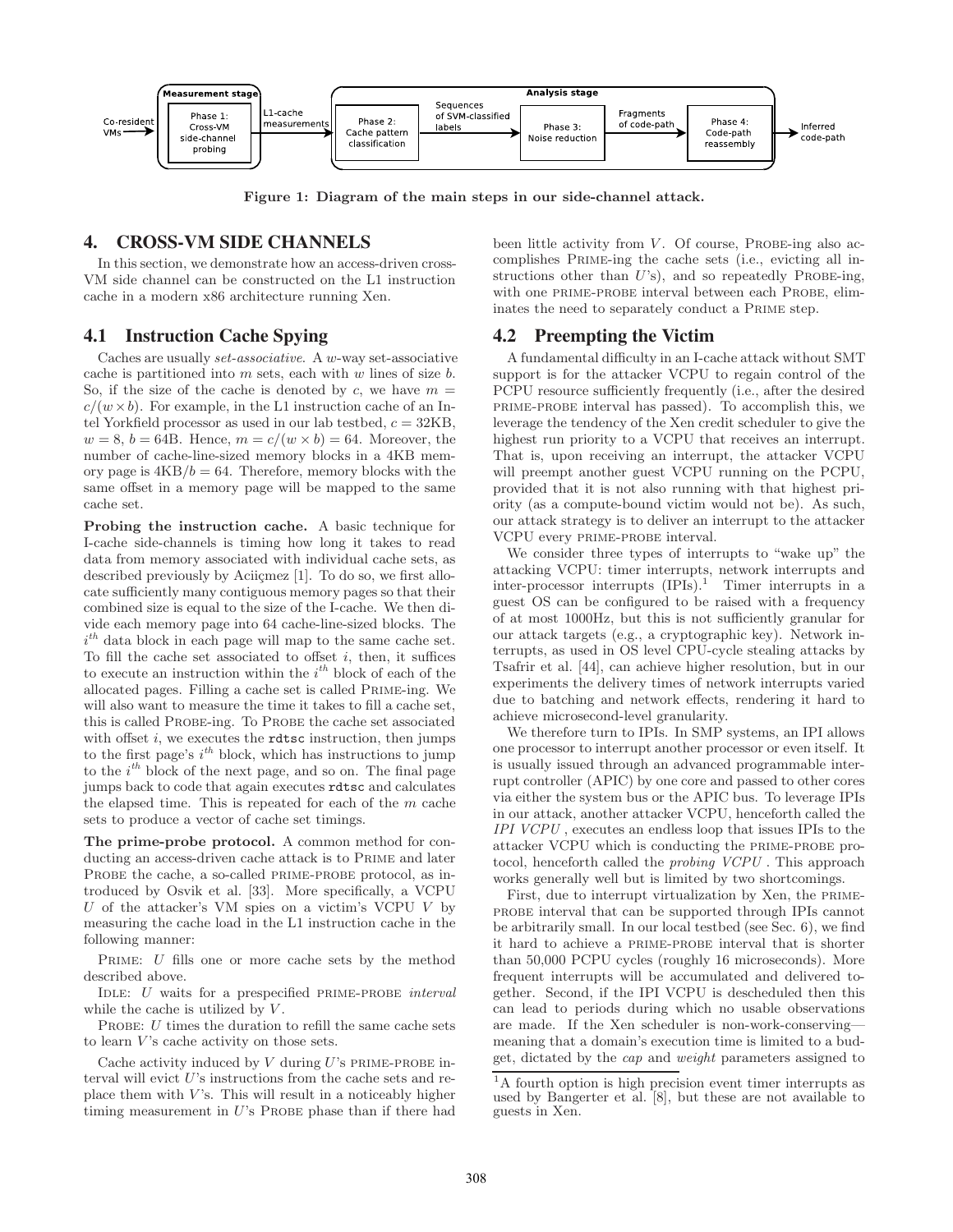it by Xen—then the IPI VCPU will be descheduled when it exceeds its budget. These periods then must be detected and any affected prime-probe instances discarded. However, if the scheduler is work-conserving (the default) and so allows a domain to exceed its budget if no other domain is occupying the PCPU, then descheduling is rare on a moderately loaded machine. It is worth noting that the probing VCPU executes so briefly that its execution appears not to be charged toward its budget by the current Xen scheduler.

## **4.3 Sources of Noise**

In this section we discuss sources of noise in the side channel described above, and how we deal with each one.

#### *4.3.1 Hardware Sources of Noise*

TLB misses. In x86 processors, hardware TLBs are usually small set-associative caches that cache the translation from virtual addresses to physical addresses. A TLB miss will cause several memory fetches. Because the TLB is flushed at each context switch, the Probe of the first cache set (see Sec. 4.1) will always involve TLB misses and so will be abnormally high; as such, the PROBE results for the first cache set will be discarded. However, in our approach, the number of memory pages used for the prime-probe protocol is small enough to avoid further TLB evictions.

Speculative execution. Modern superscalar processors usually fetch instructions in batches and execute them outof-order. In order to force the in-order execution of our PROBE code for accurate measurement, the instructions need to be serialized using instructions like cpuid and mfence.

Power saving. The speed of a PROBE may be subject to change due to PCPU power saving modes. If the attacker VM is solely occupying a PCPU core, when it finishes its PROBE and relinquishes PCPU resources, the core may be slowed to save power. When the interrupt is delivered to the attacker VCPU, it appears to take longer for the PCPU to recover from the power saving mode and, in our experience, yields a much longer effective prime-probe interval. Thus, longer-then-expected prime-probe intervals may indicate there was no victim on the same core and so their results are discarded.

#### *4.3.2 Software Sources of Noise*

Context switches. A Xen hypervisor context switch will pollute the I-cache (though less than the D-cache in our experience). Moreover, noise due to a guest OS context switch in the attacker VM may introduce additional difficulties. Although there is not much we can do about the hypervisor context-switch noise, we minimize the OS context switch noise by modifying the core affinity of all the processes in the attacker VM so that all user-space processes are assigned to the IPI VCPU, minimizing context switches on the probing VCPU. This is beneficial also because it enables the probing VCPU to relinquish the PCPU as much as possible, allowing another VCPU (hopefully, the victim's) to share its PCPU.

Address space layout randomization. Address space layout randomization (ASLR) does not interfere with our attack (with 32KB L1 cache) because the L1 cache set to which memory is retrieved is determined purely by its offset in its memory page, and because ASLR in a Linux implementation aligns libraries to page boundaries.

Emulated RDTSC instruction. In the absence of an invariant timestamp counters [18], Xen 4.0 or later emulates the rdtsc call to prevent time from going backwards. In this case, the rdtsc call is about 15 or 20 times slower than the native call [27], which diminishes the attacker VM's ability to measure the duration to PROBE a cache set. As such, the attack we describe here works much more reliably when the rdtsc call is not emulated.

Interference from other domains. One important aspect of software noise in the cache-based side channel is interference from other domains besides the victim. The fact that the attacker VCPU may observe activities of Dom0 or other domains brings about one of a major difficulties in our study: how can an attacker VM distinguish victim activity of interest from cache activity from unrelated domains (or victim activity that is not of interest)?

We discuss our solution to this hurdle in detail in Sec. 5.2, though even with our solution described there, it is beneficial if we can minimize the frequency with which Probe results reflect a VM other than the victim's. In the configurations we will consider in Sec. 6, if Dom0 is idle then the Xen scheduler will move the attacker and victim VCPU's to distinct cores most of the time. Thus, an effective strategy is to induce load on Dom0: if multiple victim VCPUs and the IPI VCPU are also busy and so together with Dom0 consume all four cores of the machine, then the probing VCPU, by relinquishing the PCPU frequently, invites another VCPU to share its PCPU with it. When the co-resident VCPU happens to be the victim's VCPU that is performing the target computation, then the PROBE results will be relevant to the attacker.

Since Dom0 is responsible for handling network packets, a general strategy to load Dom0 involves sending traffic at a reasonably high rate to an unopened port of the victim VM and/or attacker VM from a remote source. This can be especially effective since traffic filtering (e.g., via iptables) and shaping are commonly implemented in Dom0. In some cases (e.g., Amazon AWS), the attacker can even specify filtering rules to apply to traffic destined to his VM, and so he can utilize filtering rules and traffic that will together increase Dom0's CPU utilization.

# **5. CLASSIFYING CODE PATHS**

In this section we introduce a set of techniques that, when combined, can enable an attacker VM to learn the code path used by a co-resident victim VM. In settings where control flow is dependent on confidential data, this enables exfiltration of secrets across VM boundaries. While the techniques are general, for concreteness we will use as a running example the context of cryptographic key extraction and, in particular, learning the code path taken when using the classic square-and-multiply algorithm. This algorithm (and generalizations thereof) have previously been exploited in accessdriven attacks in non-virtualized settings (e.g., [1, 36]), but not in virtualized SMP systems as we explore here.

The square and multiply algorithm is depicted in Fig. 2. It efficiently computes the modular exponentiation  $x^s$  mod  $N$ using the binary representation of  $e$ , i.e.,  $e = 2^{n-1}e_n + \cdots +$  $2^{0}e_{1}$ . It is clear by observation that the sequence of function calls in a particular execution of SquareMult directly leaks e, which corresponds to the private key in many decryption or signing algorithms. We let M, S, and R stand for calls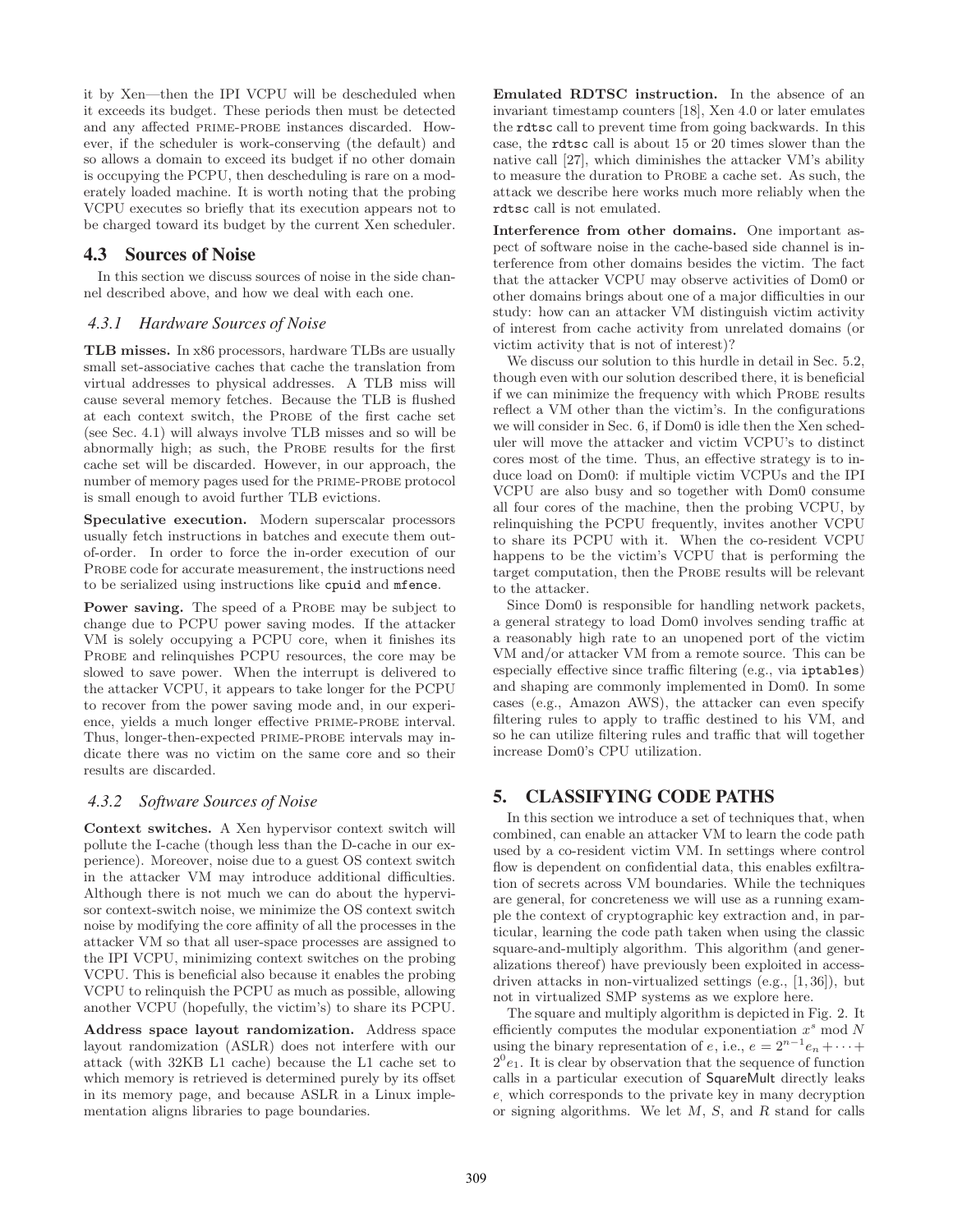| $SquareMult(x, e, N)$ :                 |     |
|-----------------------------------------|-----|
| let $e_n, \ldots, e_1$ be the bits of e |     |
| $y \leftarrow 1$                        |     |
| for $i = n$ down to 1 {                 |     |
| $y \leftarrow$ Square $(y)$             | (S) |
| $y \leftarrow$ ModReduce $(y, N)$       | (R) |
| if $e_i = 1$ then {                     |     |
| $y \leftarrow \mathsf{Mult}(y, x)$      | (M) |
| $y \leftarrow$ ModReduce $(y, N)$       | R)  |
|                                         |     |
|                                         |     |
| return y                                |     |

Figure 2: The square-and-multiply algorithm.

to Mult, Square, and ModReduce, respectively, as labeled in Fig. 2. Thus, the sequence SRMRSR corresponds to exponentiation by  $e = 2$ .

The techniques we detail in the next several sections show how an attacker can, despite VMM isolation, learn such sequences of operations.

## **5.1 Cache Pattern Classifier**

Recall from Sec. 4 that the output of a single primeprobe instance is a vector of timings, one timing per cache set. The first step of our algorithm is to classify each such vector as indicating a multiplication  $(M)$ , modular reduction  $(R)$  or squaring  $(S)$  operation. To do so in our experiments, we employ a multiclass support vector machine (SVM), specifically that implemented in libsvm [15]. An SVM is a supervised machine learning tool that, once trained, labels new instances as belonging to one of the classes on which it was trained. It also produces a *probability estimate* in  $(0, 1]$  associated with its classification, with a number closer to 1 indicating a more confident classification.

To use an SVM to classify new instances, it is necessary to first train the SVM with a set of instance-label pairs. To do so, we use a machine with the same architecture as the machine on which the attack will be performed and configure it with the same hardware settings. We then install a similar software stack for which we have total control of the hypervisor. To collect our training data, we create a victim VM and attacker VM like those one would use during an attack. We use the xm command-line tools in Dom0 to pin the VCPUs of the victim VM and attacker's probing VCPU to the same PCPU. We then set the victim VM to repeatedly performing modular exponentiations with the same arguments and, in particular, with an exponent of all 1's, and the probing VCPU to repeatedly performing prime-probe instances.

This allows for the collection of vectors, one per primeprobe instance, but there remains the challenge of accurately labeling them as M, S or R. To do so, we need to establish communication from the victim VM to the attacker VM to inform the latter of the operation being performed (multiplication, squaring, or modular reduction) at any point in time. However, this communication should take as little time as possible, since if the communication takes too long, measurements collected from the prime-probe trials during training would differ from those in testing.

We employ cross-VM shared memory for this communication. Briefly, Xen permits different domains to establish memory pages shared between them (see [16, Ch. 4]). We utilize this shared memory by modifying the victim VM to write to the shared memory the type of operation (M, S, or R) immediately before performing it, and the attacker VM reads this value immediately after completing each PROBE of the entire cache.

Another challenge arises, however, which is how to modify the victim VM's library that performs the exponentiation while keeping other parts of the library unchanged. Adding the shared-memory writes prior to compilation would change the layout of the binary and so would ruin our PROBE results for the purpose of training. Instead, we prepare the instructions for shared-memory writing in a dynamic shared library called libsync. Then we instrument the binary of the exponentiation library to hook the Square, Mult, and ModReduce functions and redirect each to libsync, which simply updates the shared memory and jumps back to the Square, Mult or ModReduce function, as appropriate. Because the libsync and victim's library are compiled independently, the address space layout of the latter remains untouched. Even so, the memory-writing instructions slightly pollute the instruction cache, and so we exclude the cache sets used by these instructions (three sets out of 64).

#### **5.2 Noise Reduction**

There are two key sources of noise that we need to address at this phase of the key extraction process. The first is the classification errors of the SVM. Noise arising from events such as random fluctuations in probe timings causes the majority of SVM classification errors. Incomplete prime-probe overlap with exponentiation operations occasionally creates ambiguous cache observations, for which no classification is strictly correct. The second is the presence of PRIME-PROBE results and, in turn, SVM outputs that simply encode no information of interest to the attacker for other reasons, e.g., because the victim VCPU had migrated to a different PCPU from the attacker or because it was performing an operation not of interest to the attacker. Consequently, we develop a sequence of mechanisms to refine SVM outputs to reduce these sources of noise.

Hidden Markov Model. We start by employing a hidden Markov model (HMM) to eliminate many of the errors in SVM output sequences. (We assume reader familiarity with HMM basics. For an overview, see, e.g., [12].) Our HMM models the victim's exponentiation as a Markov process involving transitions among hidden "square,""multiply," and "reduce" states, respectively representing Square, Mult, and ModReduce operations. As exponentiation is executed by the victim, labels output by the attacker's SVM give a probabilistic indication of the victim's hidden state.

As the SVM outputs multiple labels per Square, Mult, or ModReduce operation, we represent an operation as a *chain* of hidden states in the HMM. As is the case with any errorcorrecting code, the redundancy of SVM output labels helps rectify errors. Intuitively, given multiple labels per operation (e.g., induction of correct sequence SSSSS by a Square operation), the HMM can correct occasional mislabelings (e.g., the outlying M in SSSMS). The HMM also corrects errors based on structural information, e.g., the fact that a square or multiply is always followed by a modular reduction.

While the HMM takes as input a sequence of SVM labels, each such label, S, M, or R, is first mapped into an expanded label set that reflects its corresponding level of SVM confidence. Given a "high" SVM confidence, in the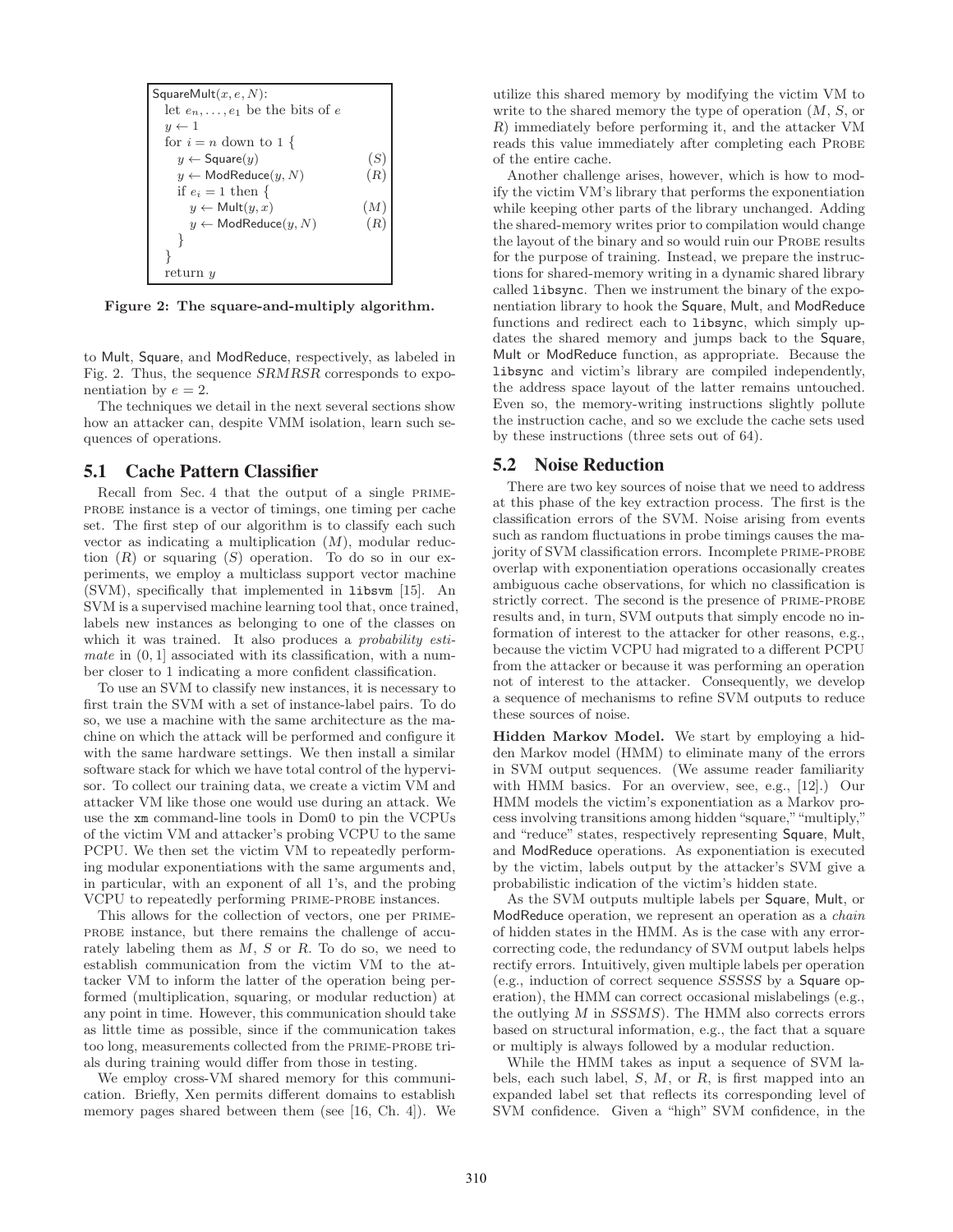

Figure 3: Diagram of the HMM used in our experiments with 4096-bit base  $x$  and modulus  $N$ . Emission labels are depicted in the lower half, hidden states in the upper half. Solid arrows indicate transitions, dotted arrows denote emissions. Emission probabilities below 0.01 are omitted.

range [0.8, 1.0], a label remains unchanged. For "medium" confidence, lying within [0.6, 0.8), a label is transformed into a different label indicating this medium confidence; i.e., S, M, and R are mapped respectively to new labels s, m, and r. Finally, given a "low" confidence, in [0, 0.6), any of S, M, or  $R$  is mapped to a generic, "low confidence" label  $L$ .

In brief, then, the SVM output label set  $\{S, M, R\}$  is expanded, through coarse integration of SVM confidence measures, into a set of seven labels  $\{S, M, R, s, m, r, L\}$ . This expanded set constitutes the emission labels of the HMM. We found that hand-tuning the transition and emission probabilities in the HMM resulted in better performance, i.e., fewer errors in HMM decoding, than training via the Baum-Welch algorithm [10]. The full HMM, with hidden states, emission labels, and transition and emission probabilities, is depicted in Fig. 3.

Given this HMM and a sequence of expanded-label SVM emissions, we run a standard Viterbi algorithm [45] to determine the maximum likelihood sequence of corresponding hidden states. The result is a sequence of labels from the hidden-state set  $\{S1, \ldots, S5, M1, \ldots, M5, R1, \ldots, R5,$ Unknown}. We refer to this as the HMM output sequence.

Post-processing HMM Outputs. We post-process HMM output sequences to remove state labels that are redundant or agnostic to key-bit values. The states in an HMM operator chain (e.g.,  $S1 \dots S4 S5^+$ , where " $S5^+$ " denotes one or more occurrences of S5) collectively indicate only a single operation (e.g., one instance of Square). Thus, our postprocessing step replaces every chain of the form  $S1 \dots S4 S5^+$ with a single S and every chain of the form  $M1...M4 M5^+$ with a single M. Unknown states carry no information about key bit values and so are discarded.

We found it necessary to post-process  $R1...R4 R5^+$  chains in a somewhat more refined manner. Recall that ModReduce operations are key-agnostic, and so we discarded such chains, provided that they were short. The HMM output sequence, however, would sometimes include long chains of the form  $R1 \ldots R4 R5^+$ , which would typically signal a cryptographic observation that passed unobserved. Any such chain of sufficient length was thus replaced in post-processing with a  $\ast$ , indicating a hypothesized omitted Mult or Square. In our

experiments described in Sec. 6, we did so for chains of the form  $R1 \dots R4 R5^+$  of length 24 or more. Chains of length less than this were discarded.

Consequently, post-processing yields refined HMM outputs over the label set  $\{S, M, *\}.$ 

Filtering out non-cryptographic HMM outputs. Successful key reconstruction requires that we reliably identify and retain observed sequences of cryptographic operations, i.e., those involving private key material, while discarding non-cryptographic sequences. Extraneous code paths arise when the victim migrates to a core away from the attacker or executes software independent of the cryptographic key.

The SVM in our attack does not include a label for extraneous code paths. (Non-cryptographic code constitutes too broad a class for effective SVM training.) Long noncryptographic code paths, however, are readily distinguishable from cryptographic code paths based on the following observation. A random private key—or key subsequence includes an equal number of 0 and 1 bits in expectation. As a 1 induces a square-and-multiply, while a 0 induces a squaring only, the expected ratio of corresponding  $S$  to  $M$  labels output by the SVM, and thus the HMM, is 2:1. Thus, a reasonably long key subsequence will evidence approximately this 2:1 ratio with high probability. In contrast, a non-cryptographic code path tends to yield many Unknown states and therefore outputs sequences that are generally discarded, or in rare cases yields short sequences with highly skewed S-to-M ratio.

The following elementary threshold classifier for cryptographic versus non-cryptographic post-processed HMM output sequences proves highly accurate. Within a given HMM output sequence, we identify all subsequences of S and M labels of length at least  $\alpha$ , for parameter  $\alpha$ . (In other words, we disregard short subsequences, which tend to be spurious and erroneously skew S-to-M ratios.) We count the total number a of S labels and b of M labels across all of these subsequences, and let  $a/(b+1)$  represent the total S-to-M ratio. (Here " $+1$ " ensures a finite ratio.) If this S-to-M ratio falls within a predefined range  $[\rho_1, \rho_2]$ , for parameters  $\rho_1$  and  $\rho_2$ , with  $0 < \rho_1 < 2 < \rho_2$ , the output sequence is classified as a cryptographic observation. Otherwise, it is classified as non-cryptographic.

We found that we could improve our detection and filtering of inaccurate cryptographic sequences by additionally applying a second, simple classifier. This classifier counts the number of MM label pairs in an HMM output sequence. As square-and-multiply exponentiation never involves two sequential multiply operations—there is always an interleaved squaring—such MM pairs indicate a probable erroneous sequence. Thus, if the number of MM pairs exceeds a parameter  $\beta$ , we classify the output sequence as inaccurate and discard it.

We applied these two classifiers  $(S$ -to- $M$  ratio and  $MM$ pair) to all HMM output sequences, and discarded those classified as non-cryptographic. The result is a set of postprocessed, filtered HMM outputs, of which an overwhelming majority represented observed cryptographic operations, and whose constituent labels were largely correct.

#### **5.3 Code-path reassembly**

Recall that a major technical challenge in our setting is the fact that the victim VM's VCPUs float across physical cores. This movement frequently interrupts attacker VM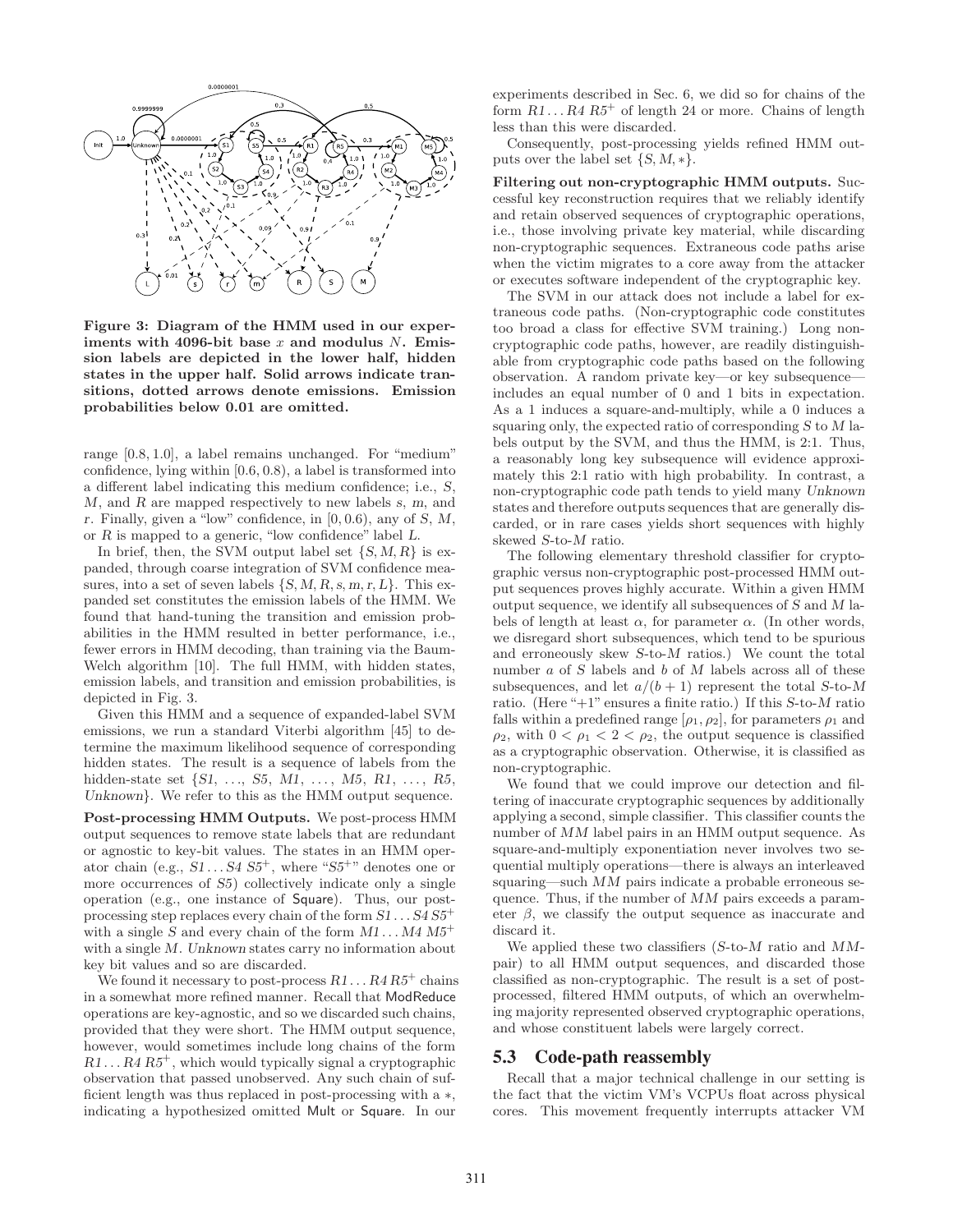prime-probe attempts, and truncates corresponding HMM output sequences. It is thus helpful to refer to the postprocessed, filtered HMM outputs as *fragments*.

Fragments are short, more-or-less randomly positioned subsequences of hypothesized labels for the target key operations. Despite the error-correcting steps detailed above, fragments also still contain a small number of erroneous S and M labels as well as ∗ labels. The error-correcting steps detailed in Sec. 5.2 operate *within* fragments. In the final, sequence-reconstruction process described here, we correct errors by comparing labels *across* fragments, and also "stitch" fragments together to achieve almost complete codepath recovery. This will reveal most of the key sequence; simple brute forcing of the remaining bits reveals the rest.

Accurate sequence alignment and assembly of fragments into a full key-spanning label sequence is similar to the wellknown sequence-reconstruction problem in bioinformatics. There are many existing tools for DNA sequencing and similar tasks, e.g., [7, 17]. However, various differences between that setting and ours, in error rates, fragment lengths, etc., have rendered these tools less helpful than we initially hoped, at least so far. We therefore developed our own techniques, and leave improving them to future work.

In this final, sequence-reconstruction step of key recovery, we partition fragments into batches. The number of batches  $\zeta$  and number of fragments  $\theta$  per batch, and thus the total number  $\zeta\theta$  of fragments that must be harvested by the attacker VM, are parameters adjusted according to the key-recovery environment. It is convenient, for the final stage of processing ("Combining spanning sequences," see below) to choose  $\zeta$  to be a power of three.

Our final processing step here involves three stages: interfragment error correction, fragment stitching to generate sequences that span most of the code-path, and then a method for combining spanning sequences to provide an inferred code-path. The first two stages operate on individual batches of fragments, as follows:

Cross-fragment error-correction. In this stage, we correct errors by comparing labels across triples of fragments.

First, each distinct pair of fragments is aligned using a variant of the well-known dynamic programming (DP) algorithm for sequence alignment [31]. We customize the algorithm for our setting in the following ways. First, we permit a ∗ label to match either a S or an M. Second, because two fragments may reflect different, potentially non-intersecting portions of the key, terminal gaps (i.e., inserted before or after a fragment) are not penalized. Third, a contiguous sequence of nonterminal gaps is penalized quadratically as a function of its length, and a contiguous sequence of matches is rewarded quadratically as a function of its length.

We then construct a graph  $G = (V, E)$  in which each fragment is represented by a node in  $V$ . An edge is included between two fragments if, after alignment, the number of label matches exceeds an empirically chosen threshold  $\gamma$ . Of interest in this graph are *triangles*, i.e., cliques of size three. A triangle  $(v_1, v_2, v_3)$  corresponds to three mutually overlapping fragments / nodes,  $v_1$ ,  $v_2$ , and  $v_3$ , and is useful for two purposes.

First, a triangle permits cross-validation of pairwise alignments, many of which are spurious. Specifically, let  $k_{12}$  be the first position of  $v_1$  to which a (non-gap) label of  $v_2$ aligned; note that  $k_{12}$  could be negative if the first label of  $v_2$  aligned with an initial terminal gap of  $v_1$ , and similarly for  $k_{13}$  and  $k_{23}$ . If  $|(k_{13} - k_{12}) - k_{23}| \leq \tau$ , where  $\tau$  is an algorithmic parameter (5 in our experiments), then the alignments are considered mutually consistent. (Intuitively,  $k_{13} - k_{12}$  is a measure of alignment between  $v_2$  and  $v_3$  with respect to  $v_1$ , while  $k_{23}$  measures direct alignment between  $v_2$  and  $v_3$ . Given perfect alignment, the two are equal.) Then, the triangle is *tagged* with the "length" of the region of intersection among  $v_1, v_2$  and  $v_3$ 

The second function of triangles is error-correction. Each triangle  $(v_1, v_2, v_3)$  of G is processed in the following way, in descending order. Each position in the region of intersection of  $v_1, v_2$  and  $v_3$  has three corresponding labels (or gaps), one for each fragment. If two are the same non-gap label, then that label is mapped onto all three fragments in that position. In other words, the three fragments are corrected over their region of intersection according to majority decoding over labels.

Cross-fragment error-correction changes neither the length nor number of fragments in the batch. It merely reduces the global error rate of fragment labels. We observe that if the mean error rate of fragments, in the sense of edit distance from ground truth, is in the vicinity of 2% at this stage, then the remaining processing results in successful key recovery. We aim at this mean error rate in parameterizing batch sizes  $(\theta)$  for a given attack environment.

Fragment stitching. In this next processing stage, a batch of fragments is assembled into what we call a *spanning sequence*, a long sequence of hypothesized cryptographic operations. In most cases, the maximum-length spanning sequence for a batch covers the full target key.

The DP algorithm is again applied in this stage to every pair of fragments in a batch, but now customized differently. First, terminal gaps are still not penalized, though a contiguous sequence of matches or (nonterminal) gaps accumulates rewards or penalties, respectively, only linearly as a function of its length. This is done since the fragments are presumably far more correct now, and so rewarding sequences of matches superlinearly might overwhelm any gap penalties. Second, the penalty for each nonterminal gap is set to be very high relative to the reward for a match, so as to prevent gaps unless absolutely necessary.

Following these alignments, a directed graph  $G' = (V', E')$ is constructed in which each node in  $V'$  (as in  $V$  above) represents a fragment. An edge  $(v_1, v_2)$  is inserted into E' for every pair of fragments  $v_1$  and  $v_2$  with an alignment in which the first label in  $v_2$  is aligned with some label in  $v_1$  after the first. (Intuitively,  $v_2$  overlaps with and sits to the "right" of  $v_1$ .) Assuming, as observed consistently in our experiments, that there are no alignment errors in this process, the resulting graph G' will be a directed *acyclic* graph (DAG).<sup>2</sup>

A path of fragments / nodes  $v_1, v_2, \ldots, v_m \in V'$  in this graph is stitched together as follows. We start with a source node  $v_1$  and append to it the non-overlapping sequence of labels in  $v_2$ , i.e., all of the labels of  $v_2$  aligned with the ending terminal gaps of  $v_1$ , if any. (Intuitively, any labels in  $v_2$  positioned to the "right" of  $v_1$  are appended to  $v_1$ .) We build up a label sequence in this way across the entire path. The resulting sequence of labels constitutes a spanning sequence. We employ a basic greedy algorithm to identify

<sup>&</sup>lt;sup>2</sup>A cycle in this graph indicates the need to adjust parameters in previous stages and retry.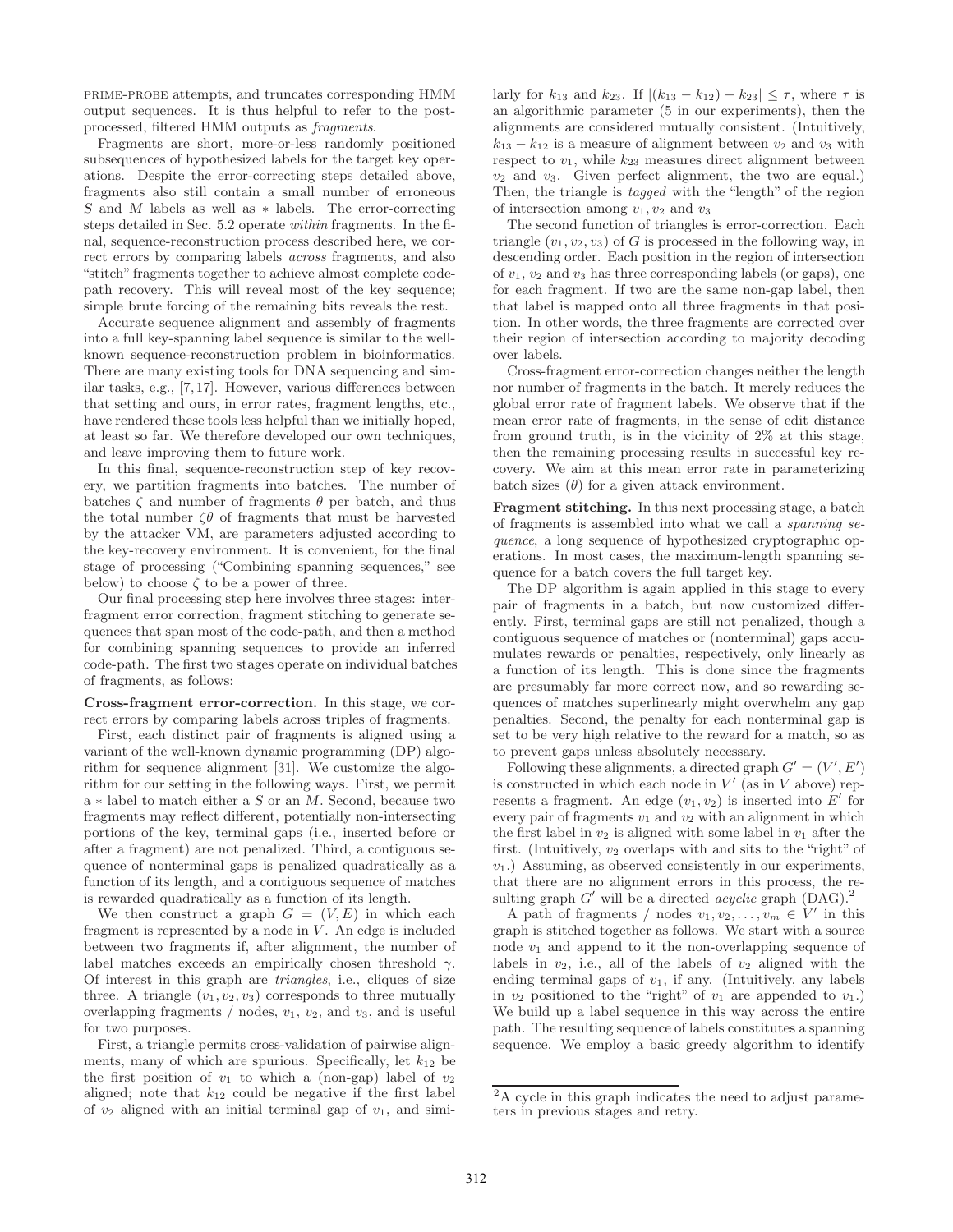the path in  $G'$  that induces the maximum-length spanning sequence.

Combining spanning sequences. The previous stages, applied per batch, produce  $\zeta$  spanning sequences. The  $\zeta$ spanning sequences emerging from the fragment stitching stage are of nearly, but not exactly, equal length, and contain some errors. For the final key-recovery stage, we implement an alignment and error-correction algorithm that proceeds in rounds. In each round, the sequences produced from the previous round are arbitrarily divided into triples, and each triple is reduced to a single spanning sequence that is carried forward to the next round (and the three used to create it are not). For this reason, we choose  $\zeta$ , the number of batches, to be a power of three, and so we iterate the triple-merging algorithm  $log_3 \zeta$  times. The result is a sequence of hypothesized cryptographic operations covering enough of the target key to enable exhaustive search over all possibilities for any remaining ∗ values.

Each round proceeds as follows. Each triple  $(s_1, s_2, s_3)$ is first aligned using a basic three-way generalization of DP (e.g., see [23, Section 4.1.4]). This may insert gaps (rarely consecutively) into the sequences, yielding new sequences  $(s'_1, s'_2, s'_3)$ . Below we denote a gap so inserted by the "label" ⊔. The algorithm is parameterized to prevent alignment of S and M labels in the same position within different spanning sequences.

To the resulting aligned sequence triple  $(s'_1, s'_2, s'_3)$ , the length of which is denoted as  $\ell$ , is applied a modified majoritydecoding algorithm that condenses the triple into a single, merged output sequence. We say that  $s'_1$ ,  $s'_2$ , and  $s'_3$  *strongly agree* at position j if all three sequences have identical labels at position j or, for  $1 < j < \ell$ , if any two of the three have identical labels at each of positions  $j - 1$ , j, and  $j + 1$ . In this step, the output sequence adopts a label at position  $j$ if the three strongly agree on that label at position  $i$  and the label is S, M, or, in the last round, ⊔. Otherwise, the output sequence adopts  $*$  at position j. At the end of the last round, any residual ⊔ labels are removed.

## **6. EVALUATION**

We performed a case study using the libgcrypt v.1.5.0 cryptographic library (see http://www.gnu.org/software/ libgcrypt/). This is the most recent version of libgcrypt; our results extend to cover earlier versions as well. To be concrete, we also fixed an application that uses the library: Gnu Privacy Guard (GnuPG) v.2.0.19 (http://www.gnupg. org/). GnuPG is used widely for encrypting and signing email, but we note that libgcrypt use goes beyond just GnuPG. The attack should extend to any application using the vulnerable routines from libgcrypt.

ElGamal encryption. Manual code review revealed that libgcrypt employs a more-or-less textbook variant of the square-and-multiply modular exponentiation algorithm for use with cryptosystems such as RSA [40] and ElGamal [19]. Our case study focuses on the latter.

ElGamal encryption in libgcrypt uses a cyclic group  $\mathbb{Z}_p^*$ for prime  $p$  and generator  $q$ . The bit length size of  $p$  is dictated by a user-specified security parameter  $\kappa$ . Given g and p, a secret key is chosen uniformly at random to be a non-negative integer  $x$  whose bit length is, for example, 337, 403, or 457 when  $\kappa$  is 2048, 3072, or 4096, respectively. We note that this deviates from standard ElGamal, in which one

would have  $|x| \approx |p|$ . The smaller exponent makes decryption faster. The public key is set to be  $X = g^x \text{ mod } p$ .

To encrypt a message  $M \in \mathbb{Z}_p^*$ , a new value  $r \in \mathbb{Z}_m$ , for  $m = 2^{|x|}$ , is chosen at random; the resulting ciphertext is  $(g<sup>r</sup>, X<sup>r</sup>·M)$ . (Typically M is a key for a separate symmetric encryption mechanism.) Decryption of a ciphertext  $(R, Y)$ is performed by computing  $R^x$  mod p, inverting it modulo p, and then multiplying  $Y$  by the result modulo  $p$ .

Our attack abuses the fact that computation of  $R^x$  mod  $p$ during decryption is performed using the square-and-multiply modular exponentiation algorithm. The pseudocode of Fig. 2 is a close proxy of the code used by libgcrypt.

#### **6.1 With a Work-Conserving Scheduler**

Experiment settings. We evaluated our attack in a setting in which two paravirtualized guest VMs, each of which possesses two VCPUs, co-reside on a single-socket quad-core processor, specifically an Intel Core 2 Q9650 with an operating frequency of 3.0GHz. The two guest VMs and Dom0 were each given *weight* 256 and *cap* 0; in particular, this configuration is work-conserving, i.e., it allows any of them to continue utilizing a PCPU provided that no other domain needs it. Dom0 was given a single VCPU. One guest VM acted as the victim and the other as the attacker. We ran Xen 4.0 as the virtualization substrate, with rdtsc emulation disabled. Both VMs ran an Ubuntu 10.04 server with a Linux kernel 2.6.32.16. The size of the memory in the guest VMs was large enough to avoid frequent page swapping and so was irrelevant to the experiments. The victim VM ran GnuPG v.2.0.19 with libgcrypt version v.1.5.0, the latest versions as of this writing. The victim's ElGamal private key was generated with security parameter  $\kappa = 4096$ . Other parameters for our attack are shown in Fig. 4.

In general, the attacker can either passively wait for periods where it shares a PCPU with the victim, or can actively "create" more frequent and longer such periods on purpose. To abbreviate our experiment, we assumed a situa-

tion that is to the at-

| Parameter                     | Sec. $6.1$     | Sec. $6.2$    |
|-------------------------------|----------------|---------------|
|                               |                |               |
| $[\rho_1,\rho_2]$<br>$\alpha$ | 200            | 100           |
|                               |                |               |
|                               | 5              | 5             |
|                               | 9              | 9             |
| н                             | 30             | 35            |
| $\tau$                        | $\overline{5}$ | $\frac{5}{2}$ |
|                               | 100            | 50            |

Figure 4: Parameter settings for attacks

tacker's advantage (but is nevertheless realistic), in which both Dom0 and one victim VCPU are CPU-bound, running non-cryptographic computational tasks. These conditions maximized the frequency with which the attacker and the *other* victim VCPU share a PCPU. As discussed in Sec. 4.3.2, Dom0 can be loaded by, for example, forcing it to analyze a high rate of traffic with expensive filtering rules. We experimented with several such scenarios (varying in the number of rules and packet rates), as well as other situations that would encourage the attacker and victim to share a PCPU (e.g., dedicating one core to Dom0, which "might be a good idea for systems running I/O intensive guests" [47]), many of which gave results similar to those reported here.

Another way in which we were generous to the attacker in this demonstration was that we assumed the victim VM would often perform ElGamal decryption with the target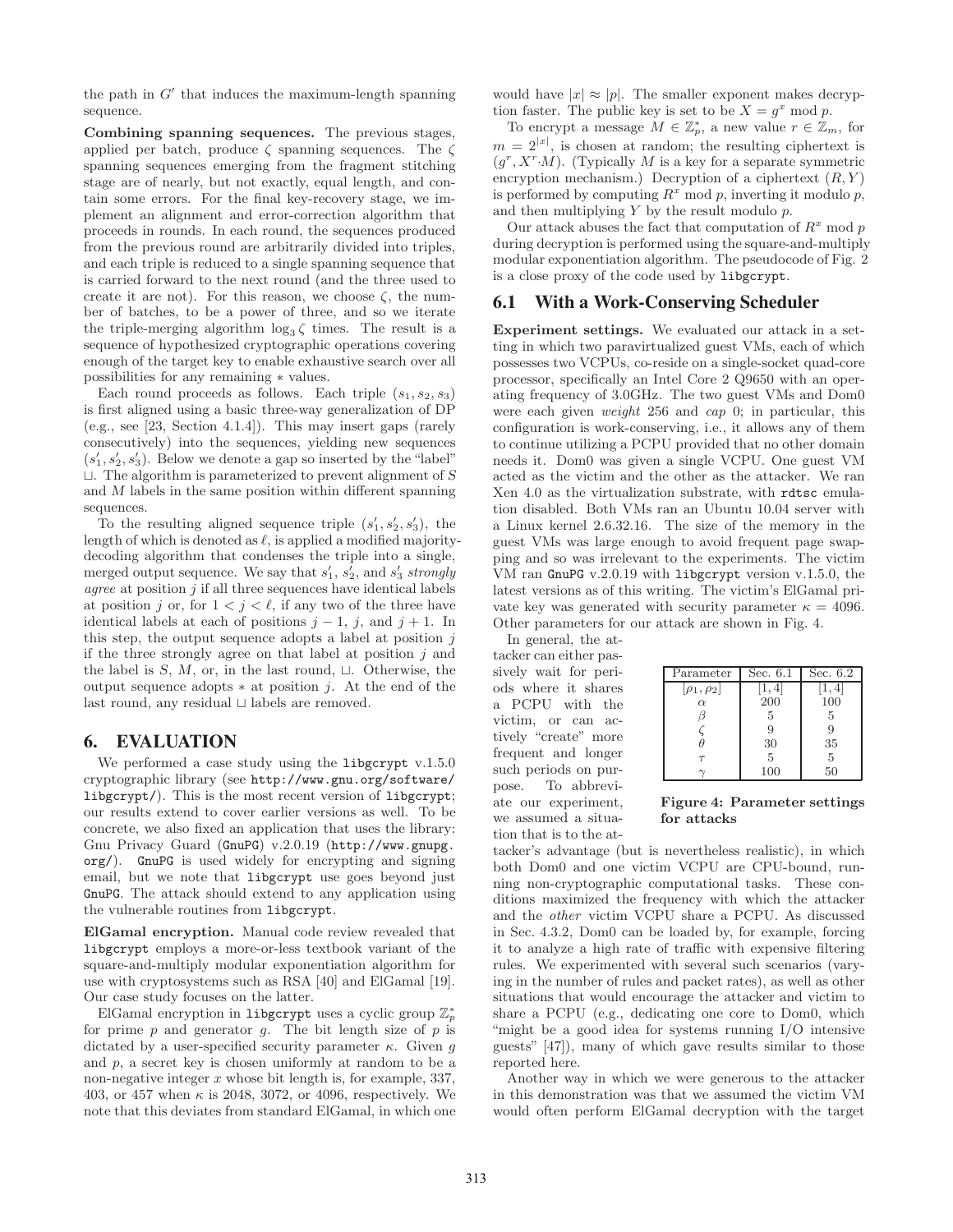

Figure 6: Results with work-conserving scheduler (Sec. 6.1). (a) Frequency of fragment lengths extracted, each bar represents the number of fragments whose length falls between the x-axis labels. (b) Accuracy of spanning sequences as a function of number of fragments in a batch.

key—e.g., because the attacker had the ability to remotely trigger decryption, as might be realistic for a network service that the attacker could invoke—and that this decryption executed on the victim VCPU that was not already computebound. As such, in our demonstration, the attacker did not have to wait indefinitely for a private-key decryption, but rather the victim performed decryptions over and over. Given our ability to filter non-cryptographic observations, less frequent exponentiations would slow down, but not prevent, the attack. In fact, it is worth noting that exponentiation with the private exponent under attack constitutes only roughly 2% of the execution time of a private-key decryption, and so even in this demonstration, 98% of victim execution was irrelevant to our attack and filtered out by our techniques.

Experiment results. Our SVM was trained as per the procedure discussed in Sec. 5.1 with prime-probe results from 30, 000 Square operations, 30, 000 Mult operations, and 80, 000 ModReduce operations. We skewed the training data toward ModReduce operations to minimize ModReduce operations being misclassified as Square or Mult operations. A three-fold cross validation resulted in the confusion matrix shown in Fig. 5.

In the attack, we performed 300, 000, 000 primeprobe trials in chunks of 100, 000. The data collection lasted about six hours, during which roughly 1000 key-related fragments were recovered from our HMM (Sec. 5.2).

| S | .91 | .00 | .09 |
|---|-----|-----|-----|
|   | .01 | .92 | .07 |
| R | .02 | .01 |     |

Figure 5: Confusion matrix for SVM

Of these, 330 key-related fragments had length at least  $\alpha$ . The lengths of these fragments are shown in Fig. 6(a). Let the *accuracy* of a fragment be defined as 1 minus the normalized edit distance of the fragment from ground truth, i.e., the edit distance divided by the length of the fragment. On average, these fragments had 0.958 accuracy with a standard deviation of 0.0164.

We then combined fragments (Sec. 5.3) to produce spanning sequences. The accuracy of these spanning sequences was a function of the number of fragments in each batch, as shown in Fig. 6(b). We chose to use batches of 30 fragments each, yielding an average spanning sequence accuracy of 0.981.

The final step was to combine the spanning sequences (end of Sec. 5.3). The resulting key had no erasures, insertions or replacements. The only uncertainties arose from ∗ labels at the two ends or occasionally in the middle, each representing "no-op" (a spurious operation) or a single Square or Mult operation. This left us needing to perform a brute-force search for the uncertain bits, but the search space was only  $9,862 \text{ keys.}$ <sup>3</sup>

#### **6.2 With a Non-Work-Conserving Scheduler**

We also evaluated the attack for a non-work-conserving setting of the Xen scheduler which is configured as *weight* = 256 and  $cap = 80$  (and other parameters as shown in Fig. 4). The induced workload in Dom0 and the victim remains the same as in the previous section. Recall from Sec. 4 that this is a more difficult case for our attack, since it causes the IPI VCPU to be descheduled more aggressively, which in turn interferes with initiating an IPI to the probing VCPU. When this occurs, the corresponding PRIME-PROBE result must be discarded. Therefore, if the scheduler is non-workconserving, data collection takes longer and the fragments resulting from our HMM tend to be shorter.

These effects are demonstrated in Fig. 7, which shows the fragment lengths at the same stage of processing as is reflected in Fig. 6(a) for the work-conserving case. Despite the fact that these fragments are based on 1, 900, 000, 000 prime-probe trials (collected during about 45 hours), over six



Figure 7: Fragment lengths, non-work-conserving scheduler (Sec. 6.2)

times the number we collected in Sec. 6.1, only 322 fragments of length at least  $\alpha$  resulted—an order of magnitude less than the work-conserving case. And this occurred despite the fact that we set  $\alpha$  to only 100 in the non-workconserving case, i.e., half of the value in Sec. 6.1. These 322 fragments yielded 9 spanning sequences with average accuracy 0.98, which were "stitched" together into a single key with only a few missing bits, yielding a search space of only 6615 keys.

## **7. COUNTERMEASURES**

There are multiple avenues for possible defenses against cross-VM side-channels, whose benefits and downsides we discuss here.

Avoiding co-residency. In high-security environments, a longstanding practice is to simply not use the same computer to execute tasks that must be isolated from each other, i.e., to maintain an "air gap" between the tasks. This remains the most high-assurance defense against side-channel (and many other) attacks. But this would obviate many of the

<sup>3</sup>Rather than searching over all three possible operation assignments to each ∗ symbol, we prune the search space by grouping assignments into functional equivalence classes; e.g., (Square, no-op) is equivalent to (no-op, Square).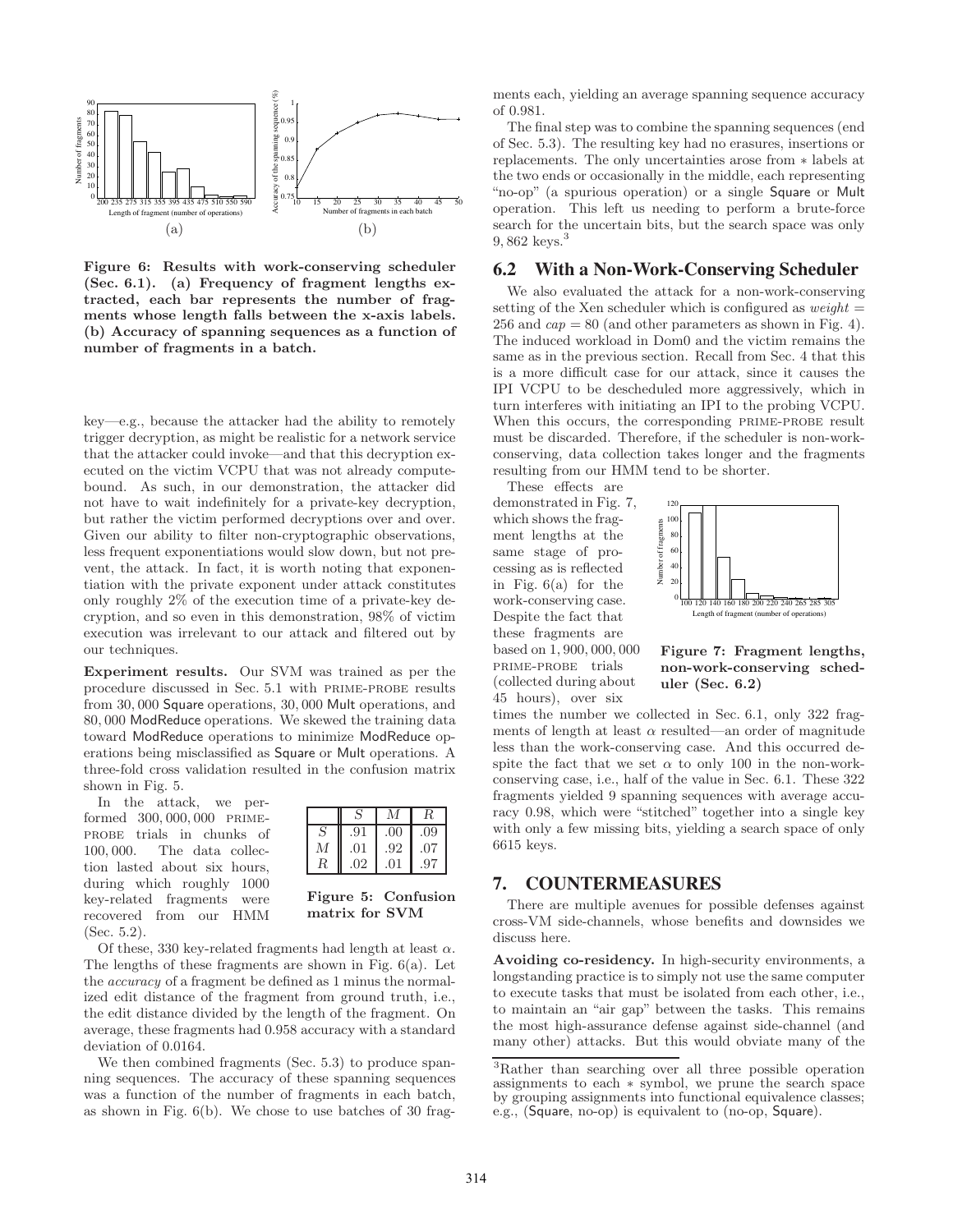current and future uses of VMs, including public clouds that multiplex physical servers such as Amazon EC2, Windows Azure, and Rackspace, and the other VM-powered applications discussed in the introduction.

Side-channel resistant algorithms. There exists a long line of work on cryptographic algorithms designed to be side-channel resistant (e.g., [11, 33, 35, 35, 36]). Recent versions of some cryptographic libraries attempt to prevent the most egregious side-channels; e.g., one can use the Montgomery ladder algorithm [30] for exponentiation or even a branchless algorithm. But these algorithms are slower than leakier ones, legacy code is still in wide use (as exhibited by the case of libgcrypt), and proving that implementations are side-channel free remains beyond the scope of modern techniques. Moreover, our techniques are applicable to noncryptographic settings where there are few existing mechanisms for preventing side-channels.

Core scheduling. Another defense might seek to modify scheduling to at least limit the granularity of interrupt-based side-channels. The current Xen credit scheduler optimizes low latency at the cost of allowing frequent interrupts, even by non-malicious programs. Future Xen releases [42] already have plans to modify the way interrupts are handled, allowing a VCPU to preempt another VCPU only when the latter has been running for a certain amount of time (default being 1ms). This will reduce our side-channel's measurement granularity, but not eliminate the side-channel. Coarser side channels may already prove damaging [39]. A fundamental question for future work, therefore, is what interruption granularity best balances performance and security.

# **8. CONCLUSION**

The use of virtualization to isolate a computation from malicious ones that co-reside with it is growing increasingly pervasive. This trend has been facilitated by the failure of today's operating systems to provide adequate isolation, the emergence of commodity VMMs offering good performance (e.g., VMWare, Xen, HyperV), and the growth of cloud facilities (e.g., EC2, Rackspace) that leverage virtualization to enable customers to provision computations and services flexibly. Given the widespread adoption of virtualization, it is thus critical that its isolation properties be explored and understood.

In this paper, we have shed light on the isolation properties (or lack thereof) of a leading VMM (Xen) in SMP environments, by demonstrating that side-channel attacks with fidelity sufficient to exfiltrate a cryptographic key from a victim VM can be mounted. Ours is the first demonstration of such a side-channel in a virtualized SMP environment. Challenges that our attack overcomes include: preempting the victim VM with sufficient frequency to enable fine-grained monitoring of its I-cache activity; filtering out numerous sources of noise in the I-cache arising from both hardware and software effects; and core migration that renders many attacker observations irrelevant to the task of extracting the victim's key. Through a novel combination of low-level systems implementation and sophisticated tools such as classifiers (e.g., SVMs and HMMs) and sequence alignment algorithms, we assembled an attack that was sufficiently powerful to extract ElGamal decryption keys from a victim VM in our lab tests.

# **Acknowledgments**

We are grateful to Victor Heorhiadi for his help with experiment setup and for his comments on drafts of this paper, and to Jan Prins for helpful discussions on sequencereconstruction algorithms. This work was supported in part by NSF grants 0910483 and 1065134, the Science of Security Lablet, and a grant from VMWare.

# **9. REFERENCES**

- [1] O. Aciiçmez. Yet another microarchitectural attack: Exploiting I-cache. In *ACM Workshop on Computer Security Architecture*, pages 11–18, October 2007.
- [2] O. Aciiçmez, B. B. Brumley, and P. Grabher. New results on instruction cache attacks. In *Cryptographic Hardware and Embedded Systems, CHES 2010, 12th International Workshop*, pages 110–124, August 2010.
- [3] O. Aciiçmez, Ç. K. Koç, and J.-P. Seifert. On the power of simple branch prediction analysis. In *2nd ACM Symposium on Information, Computer and Communications Security*, pages 312–320, March 2007.
- [4] O. Aciiçmez, W. Schindler, and C. K. Koç. Cache based remote timing attack on the AES. In *Topics in Cryptology – CT-RSA 2007, The Cryptographers' Track at the RSA Conference 2007*, pages 271–286, February 2007.
- [5] O. Aciicmez and J.-P. Seifert. Cheap hardware parallelism implies cheap security. In *Workshop on Fault Diagnosis and Tolerance in Cryptography*, pages 80–91, September 2007.
- [6] M. Armbrust, A. Fox, R. Griffith, A. D. Joseph, R. H. Katz, A. Konwinski, G. Lee, D. A. Patterson, A. Rabkin, I. Stoica, and M. Zaharia. A view of cloud computing. *Commun. ACM*, 53(4):50–58, 2010.
- [7] Celera Assembler. http://wgs-assembler.sourceforge.net/.
- [8] E. Bangerter, D. Gullasch, and S. Krenn. Cache games – bringing access-based cache attacks on AES to practice. In *32nd IEEE Symposium on Security and Privacy*, 2011.
- [9] P. Barham, B. Dragovic, K. Fraser, S. Hand, T. Harris, A. Ho, R. Neugebauer, I. Pratt, and A. Warfield. Xen and the art of virtualization. In *19th ACM Symposium on Operating Systems Principles*, pages 164–177, 2003.
- [10] L. E. Baum, T. Petrie, G. Soules, and N. Weiss. A maximization technique occurring in the statistical analysis of probabilistic functions of markov chains. *The Annals of Mathematical Statistics*, 41(1):164–171, 1970.
- [11] D. J. Bernstein. Cache-timing attacks on AES, 2005.
- [12] C. M. Bishop. *Pattern Recognition and Machine Learning*. Springer, October 2007.
- [13] D. Brumley and D. Boneh. Remote timing attacks are practical. *Computer Networks*, 48(5):701–716, 2005.
- [14] J. Callas, L. Donnerhacke, H. Finney, and R. Thayer. Openpgp message format. Technical report, RFC 2440, November, 1998.
- [15] C. C. Chang and C. J. Lin. LIBSVM: a library for support vector machines. *ACM Transactions on Intelligent Systems and Technology (TIST)*, 2(3):27, 2011.